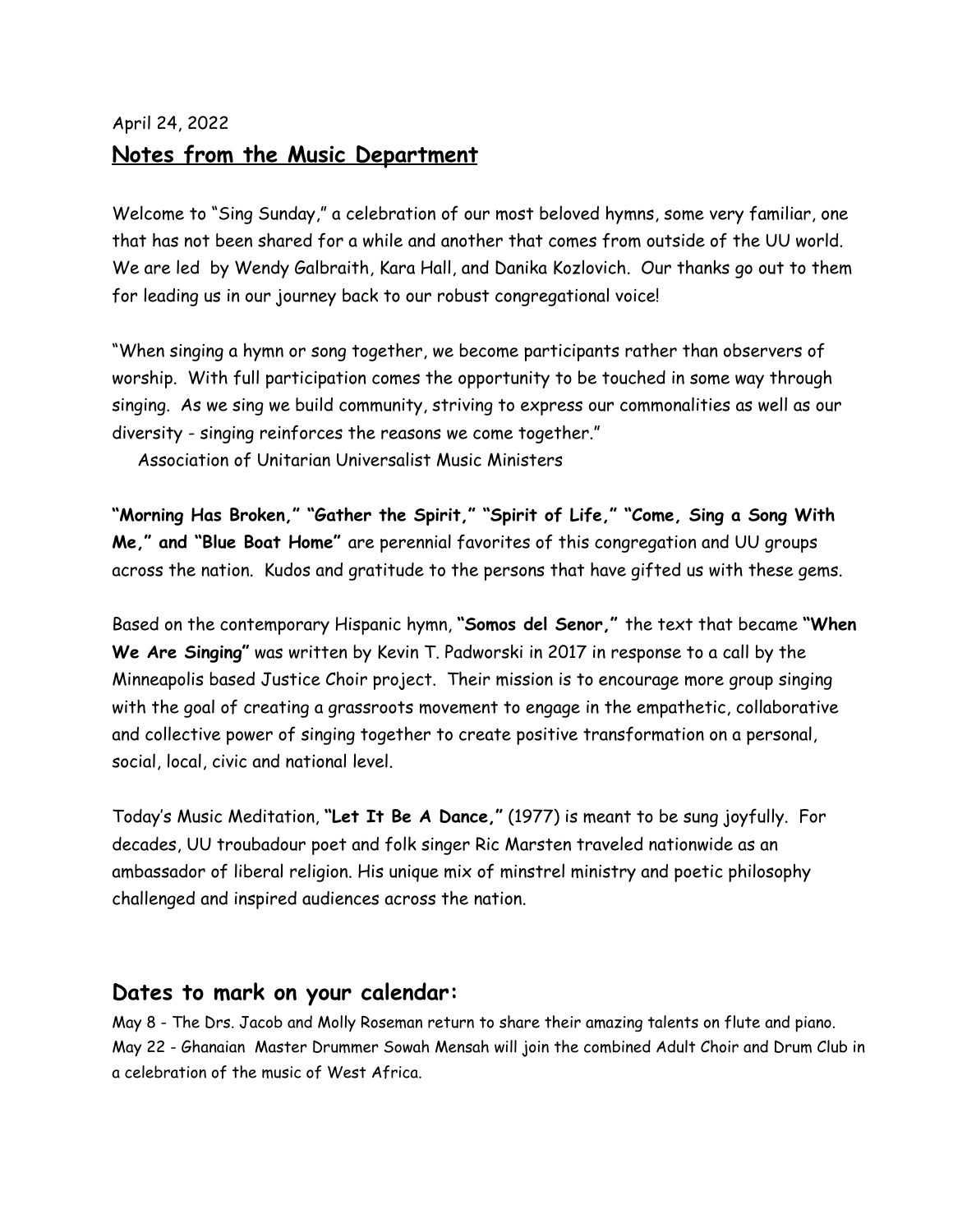There is still time to become a part of Sowah's residency. Our Adult Choir meets Wednesdays from 6:30-8:00. The Drum Club practices from 7:00-8:00 (ish) in the Drum Haven at 1005 Steuben St. Wausau. All instruments are provided.

"If you can walk, you can dance; if you can talk, you can sing." African proverb